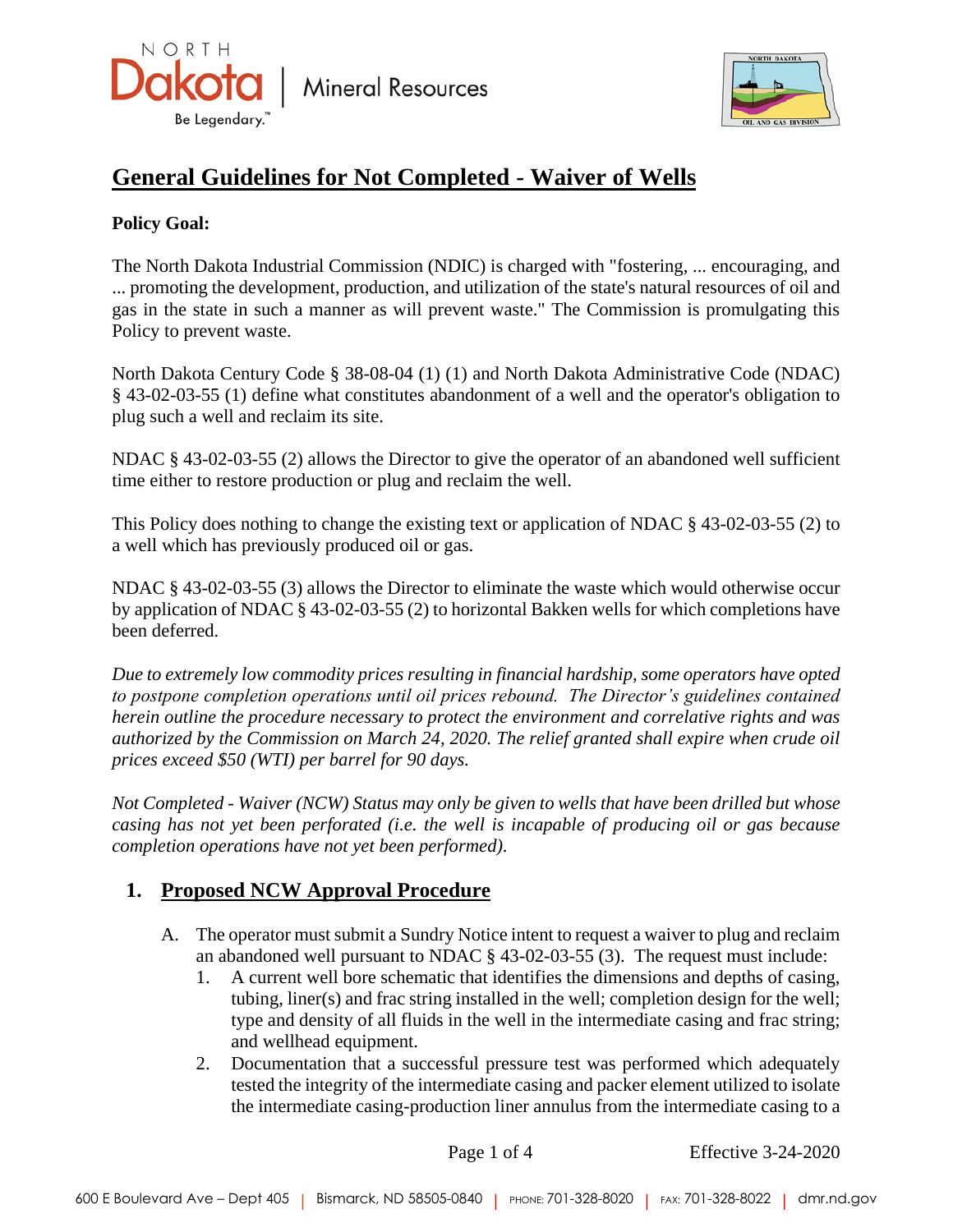

# **Mineral Resources**



Be Legendary.™

minimum pressure of one thousand five hundred pounds per square inch [10,342 kilopascals] gauge. If a successful pressure test is unable to be performed, the subject well may be considered for TATD status pursuant to General Guidelines for Suspension of Drilling Wells.

- 3. Documentation that a successful negative pressure test of the production liner was performed. The pressure must have been bled off and a flow check performed. If no flow was observed the integrity of the liner below the liner hanger will be considered proven.
- 4. A cement evaluation log or the intermediate casing cementing job report. In addition, if a liner was run and cemented, the liner cement report must be filed.
- 5. Statement that wellhead equipment complies with NDAC §§ 43-02-03-28 and 43-02-03-29.
- 6. Proposed procedure to perform a NDIC witnessed surface pressure/flow test on the surface casing, the intermediate casing and frac string. Operator must notify the NDIC Field Inspector 48 hours prior to performing test. If pressure is present, the operator must relieve the pressure and install gauges. The operator must re-check the pressure gauges within 48 hours for pressure buildup.
- B. The NDIC Field Inspector should witness and document the initial surface pressure/flow test in the database and notify the Bismarck office via email of failed tests. The operator is required to file a sundry notice reporting the work done.
- C. A file review must be performed by the NDIC.

## **2. Subsequent Report of NCW Procedures**

- A. The operator must submit for approval a subsequent report of the NCW procedures and request for a waiver to plug and reclaim an abandoned well pursuant to NDAC § 43-02-03-55 (3) being sure to include date and results of flow test.
- B. Ensure NDIC Field Inspector was properly notified of surface pressure/flow test.
- C. NCW status approved for one year. The director may extend a well's NCW status beyond one year.
- D. A file review must be performed.

#### **3. NCW Extension Requirements**

- A. The operator must submit for approval an annual request to extend the NCW status. The director may extend a well's NCW status beyond one year. An annual surface pressure/flow test should be witnessed by a NDIC Field Inspector. The operator must notify the NDIC Field Inspector 48 hours prior to performing test. If pressure is present, the operator must relieve the pressure and install gauges. The operator must re-check the pressure gauges within 48 hours for pressure buildup.
- B. The NDIC Field Inspector must witness and document the annual surface pressure/flow test in the database and notify the Bismarck office via email of failed tests.
- C. Documentation of quarterly inspections and surface pressure/flow tests with results. If no such tests were performed, that should be indicated also. Operator must provide the name of the NDIC Field Inspector and date notified of unwitnessed flow tests.
- D. A file review must be performed.

Page 2 of 4 Effective 3-24-2020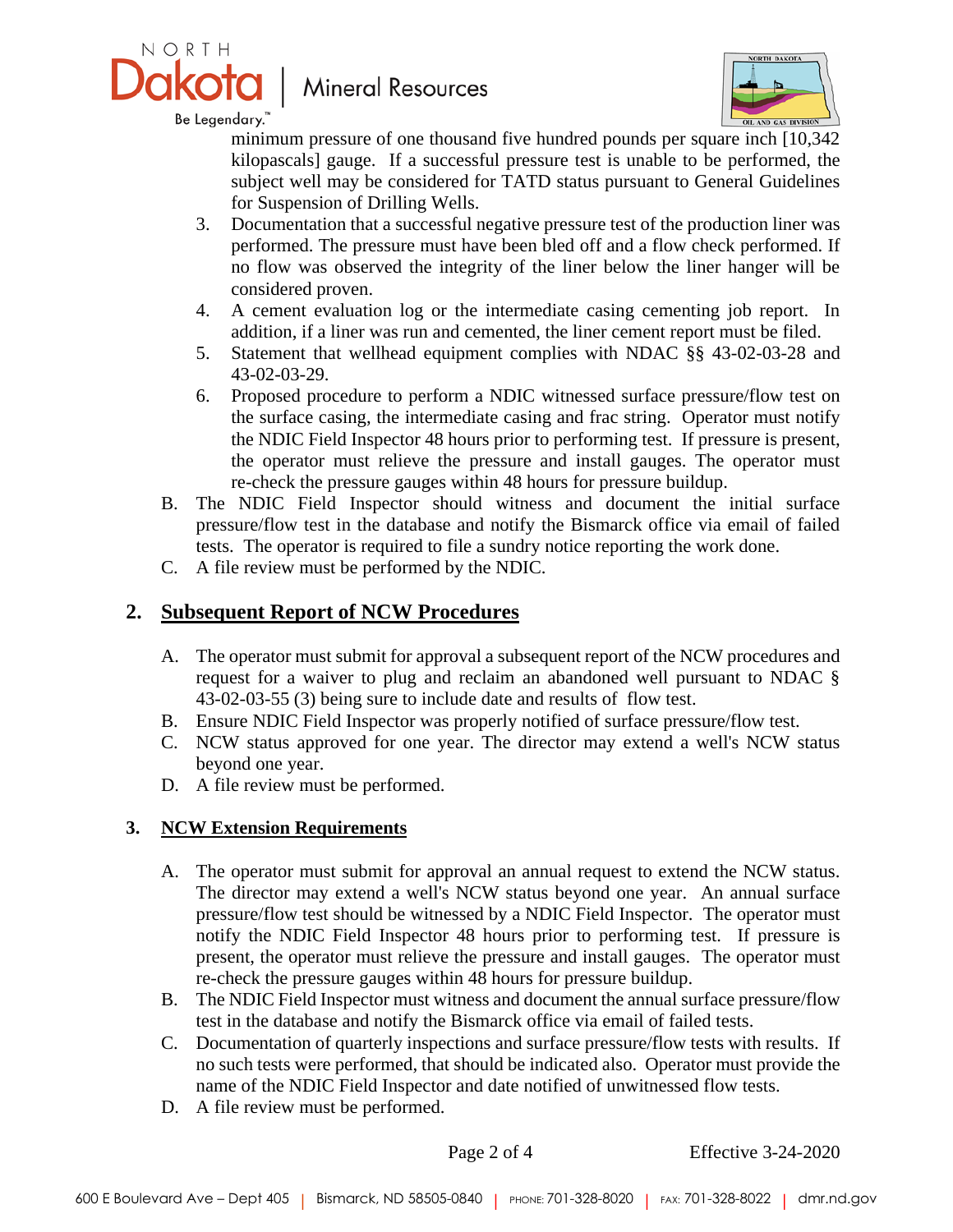

**Mineral Resources** 



### **4. Inspections & Monitoring Requirements**

- A. The NDIC Field Inspector must witness and document the initial surface pressure/flow test in the database and notify the Bismarck office via email of failed tests.
- B. Well must be inspected by the operator at least once per quarter for pressure or leakage on the surface casing, the intermediate casing and frac string and conduct additional monitoring during offset fracture operations. If pressure is present, the operator must notify the NDIC immediately, relieve the pressure and install gauges. The operator must re-check the pressure gauges within 48 hours for pressure buildup. If the NDIC Field Inspector is unable to witness the test, the operator must notify the NDIC Field Inspector of the results of the test and the NDIC Field Inspector will document the results in the database. If the NDIC Field Inspector witnesses the surface pressure/flow test, it should be documented in the database and the Bismarck office notified via email of failed tests. Note the operator must report the results and the respective inspection dates from the inspections and flow tests on any request to extend the NCW status.
- C. Operator must perform an annual NDIC witnessed surface pressure/flow test on the surface casing, the intermediate casing and frac string. Operator must notify the NDIC Field Inspector 48 hours prior to performing test. If pressure is present, the operator must relieve the pressure and install gauges. The operator must re-check the pressure gauges within 48 hours for pressure buildup.
- D. The NDIC Field Inspector must witness and document the annual surface pressure/flow test in the database and notify the Bismarck office via email of failed tests.
- E. Any pressure or leakage discovered by the operator must be reported to the NDIC immediately.

### **5. Revocation of NCW Status**

- A. Failure of surface pressure/flow test.
- B Fails inspection and monitoring requirements in part 4 above.
- C. Reason for NCW no longer valid.
- D. Consideration of mineral/landowner/NDIC (including field inspector) concerns.

### **6. Access to Well Sites**

Reasonable access to NCW well sites must be maintained.

### **7. Other**

Upon notice from the NDIC that a well drilled on a multi-well pad has met the definition of what constitutes abandonment of the well, the operator may apply for additional time to obtain NCW or TATD status by documenting the date that each well drilled on the multi-well pad during continuous drilling operations reached total depth. The Commission may grant an extension of the Not Completed (NC) well status to one year following the date the last well drilled on the multi-well pad during continuous drilling operations reached total depth.

Page 3 of 4 Effective 3-24-2020